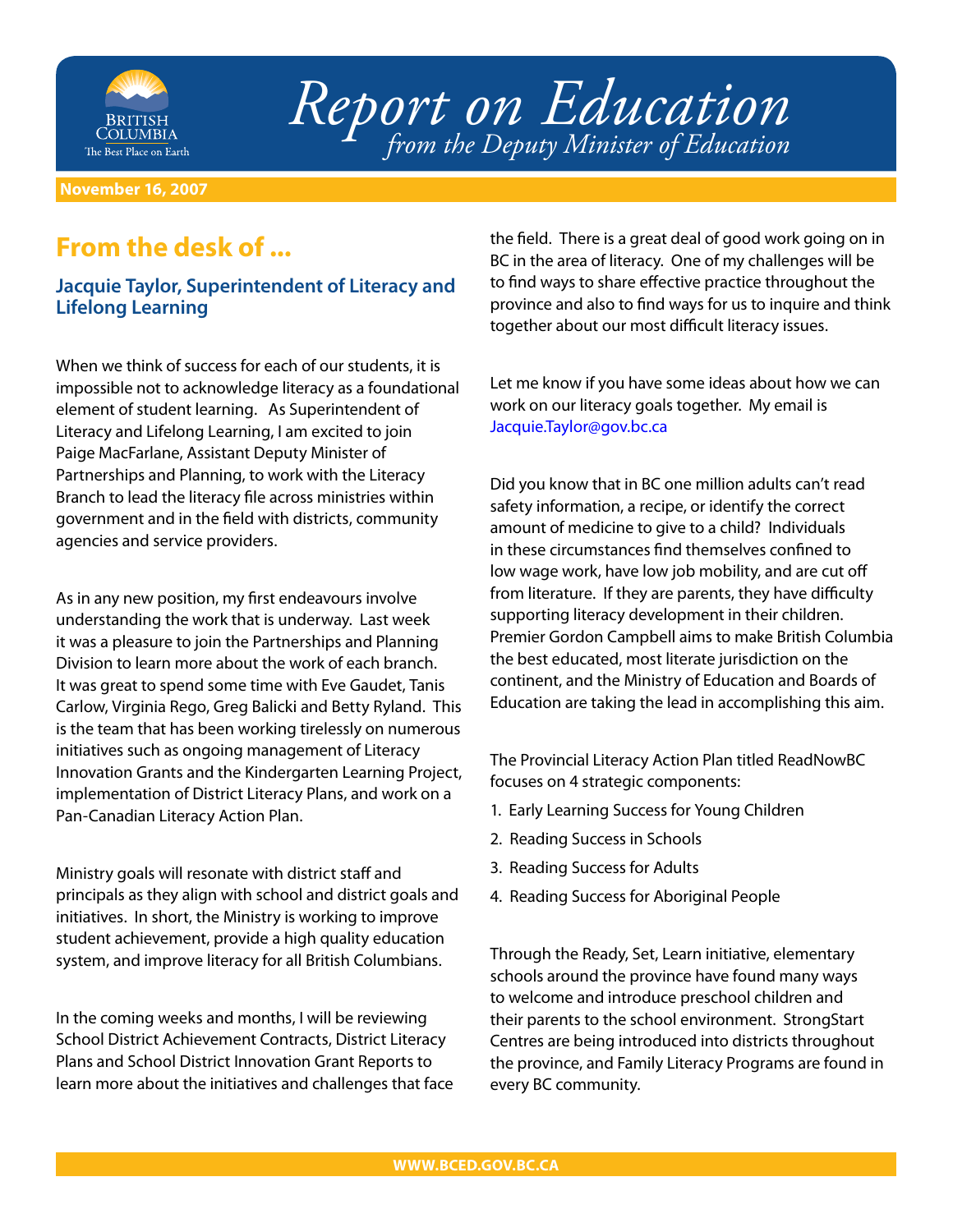Literacy is 'core' to the work of schools, and in every school and district in our province programs and initiatives are being implemented to support increased literacy development for our students.

Boards of Education are being asked to develop "District Literacy Plans" by communicating with and facilitating collaboration among post secondary institutions, Aboriginal communities, public libraries, early learning organizations, community organizations, business and other community agencies. Seven District Literacy Plan Forums have been held throughout the province over the past few months. At these forums school district and community partner representatives have gathered to learn more about the requirements for the District Literacy Plan and to hear of the work that is being done by lead districts in each region. The forums have revealed that school districts and their community partners are very concerned about literacy issues and have a sincere desire to work together, now and in the future, to support literacy throughout the lifespan of their community members. Many initiatives are already underway in the area of early learning. The area that is more difficult to tackle is workplace literacy.

A provincial District Literacy Plan Forum is being held January 31, 2008. This forum will provide an opportunity to share effective practices and showcase the work of the 10 school districts that have been asked to take on a leadership role in developing District Literacy Plans.

## **Assessment for Learning**

On October 17, 2007, the first session of the Assessment for Learning webcast series was presented to a record number of participants across the province. Educators Judy Halbert and Linda Kaser led a highly successful program entitled 'Creating the Case for Assessment Practices' to set the stage for the 2007/08 series and introduce participants to the theme of Assessment for Learning.

This year marks the 4th year of the widely received Webcasting for Professional Development series. In 2007, the Ministry of Education partnered with the BC Education Leadership Council. After careful consideration, BCELC selected 'Assessment for Learning' as the series theme, based on its importance to the BC learning agenda.

This year's webcasts will provide participants with the opportunity to:

- Understand and explain the concept of Assessment for Learning;
- Incorporate key current research findings into their daily work;
- Identify, explain and find use for the key Assessment for Learning strategies;
- Explore, describe and plan for ways to create the conditions for increasing Assessment Literacy; and,
- Become involved in action research between webcasting sessions.

In the October session, Judy and Linda focused their presentation on two key questions to encourage participant interest and engagement in the concept of assessment:

- Why is assessment for learning important and valuable for educators?
- How will it make a difference for learners?

Feedback from participants was highly positive – comments focused on the relevance and importance of Assessment for Learning. One participant noted that *"there is a positive energy around formative assessment. That the Primary Program and the Kindergarten Learning Project are models of success and can help the energy to become change."* 

Another noted that the session was *"Excellent – very relevant, practical and powerful"*.